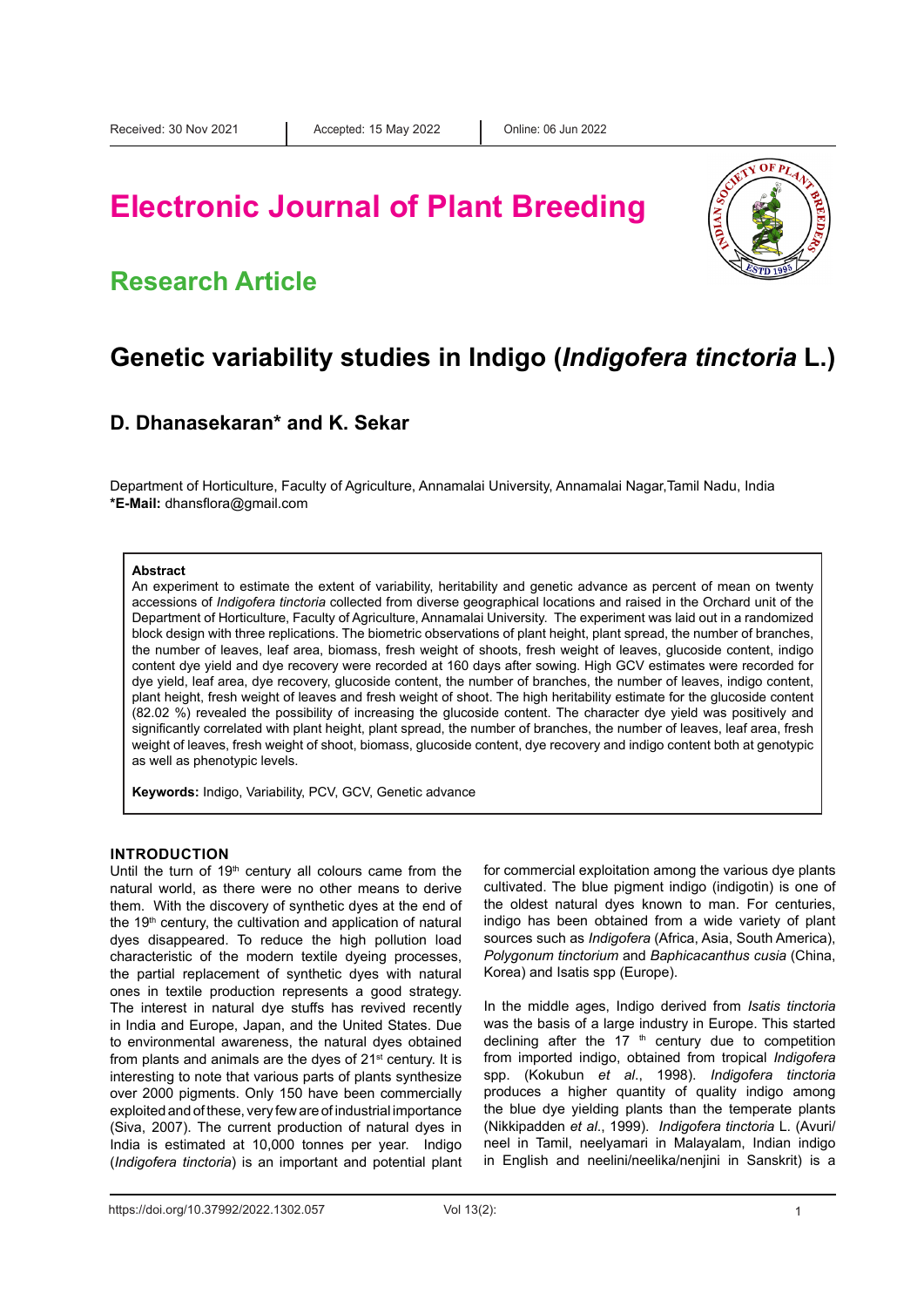# *EJPB*

medicinally and commercially useful leguminous plant. It is indigenous to India. Earlier, indigo was cultivated extensively in West Bengal, Odisha, Madhya Pradesh, parts of Maharashtra, Tamil Nadu and Kerala. Considering the importance of this crop and due to limited research, this experiment was designed to estimate the extent of variability and magnitude of genetic divergence among 20 genotypes.

#### **MATERIALS AND METHODS**

Twenty accessions of *Indigofera tinctoria* were collected from diverse geographical locations were raised in the Orchard unit of the Department of Horticulture, Faculty of Agriculture, Annamalai University. Ten were collected from Kerala, five from Tamil Nadu, three from West Bengal, and one each from Odisha and Karnataka. The seedlings of each accession were raised in 6 x 4 m plots at a spacing of 90 x 90 cm. The experiment was laid out in a randomized block design with three replications. The following biometric observations *viz*., plant height (cm), plant spread (cm), the number of branches, the number of leaves, leaf area (cm<sup>2</sup>), biomass (g plant<sup>-1</sup>), fresh weight of shoots (g plant<sup>1</sup>), fresh weight of leaves (g plant<sup>1</sup>), glucoside content (%), indigo content, dye yield and dye recovery were recorded at 160 days after sowing. The data recorded during the investigation were statistically analysed following the standard procedures given by Panse and Sukhatme (1961) and using AGRISTAT software.

The phenotypic coefficient of variation (PCV) and genotypic coefficient of variation (GCV) was computed by using the formula of Burton (1952). The phenotypic and genotypic co-efficient of variations were calculated and classified into three categories *viz*., Low - Below 10 percent, moderate-10-20 percent and high above 20 percent according to Sivasubramanian and Menon (1973). The phenotypic, genotypic and environmental correlation co-efficient was worked out following Al-Jibouri *et al*. (1958). The direct and indirect effects of yield attributing traits on dye yield were calculated through path co-efficient analysis as suggested by Wright (1921) and elaborated by Dewey and Lu (1959).

#### **RESULTS AND DISCUSSION**

Knowledge of genetic diversity regarding yield and its associated characters is valuable in a planned breeding programme since it helps to choose the best yield determining attributes. The environment highly influences yield and its component characters. Hence, it is difficult to conclude whether the observed variability is heritable or not. It therefore, becomes essential to partition the observed variability into heritable and non heritable components. Agarwal *et al.* (1984) reported that the highest genetic variability was due to the polygenic effect. Such variability in a population can be measured by the phenotypic and genotypic coefficient of variation. The inherent genetic variability that remains unaffected by the environmental fluctuation is very useful for the improvement of any crop. The phenotypic co-efficient of variation ranged from 17.95 to 55.05 percent for plant spread to dye yield per plant respectively (**Table 1)**. Moderate PCV was observed for plant spread (17.95 %) and biomass (18.55 %) and high PCV was observed for plant height (21.94 %), the number of branches per plant (27.41 %), the number of leaves (25.65 %), leaf area (37.98 %), fresh weight of shoot (20.88 %), fresh weight of leaves per plant (21.81 %), glucoside content (33.41 %), indigo content (24.50 %), dye yield per plant (55.05 %) and dye recovery (36.96 %). Genotypic co-efficient of variation revealed the same pattern of variability as shown by the PCV. The GCV ranged from 17.88 (plant spread) to 54.38 percent (dye yield per plant). The maximum GCV was recorded for plant height (21.91 %), the number of branches per plant (27.39 percent), the number of leaves (25.63 %), leaf area (37.94 %), fresh weight of shoot (20.71 %), fresh weight of leaves (21.62 %), glucoside content (32.05 %), dye yield per plant (54.38 %), dye recovery (35.92 percent), indigo content (23.74 %) and moderate GCV was observed for plant spread (17.88 %) and biomass (18.43 %).

A comparison of PCV and GCV estimates indicated little difference between them showing that the characters studied are less susceptible to the environmental conditions. The results obtained by Angelini *et al.* (1997), Sarada *et al.* (2005), Campeol *et al.* (2006), Spataro and Negri (2008), and Dalziel (2009), in indigo are in agreement with the results of the present investigation. A quantitative estimate of that portion of variability which is due to genetic effect termed as heritability provides information on the relative practicability of selection. However, for reliable selection, heritability estimates and genetic advances would help to predict under selection than heritability estimates alone (Johnson *et al*., 1955) and (Nivedha et al.,2020).

The heritability values ranged from 59.76 percent for the number of branches per plant to 91.78 percent for leaf area **(Table 1).** Moderate value was observed for the number of branches (59.76 %) and heritability was high for all other characters. Genetic advance as percent of mean was the maximum for leaf area (78.08 %) followed by dye recovery  $(71.88\%)$  and dye yield  $(63.64\%)$ . High heritability and genetic advance as percent of mean was recorded for all the characters and indicated that selection may be effective. Similar results were obtained by Sarada *et al.* (2005) and Sarada and Reghunath (2006). It is predicted that the mean dye yield could be advanced by about 63.64 percent through proper selection and hybridization. The high heritability estimate for the glucoside content (82.02 %) also showed a possibility of increasing the glucoside content. Given the possibility of advancing the dye yield by 63.64 percent, the next step in crop improvement is to select the genotypes for further improvement.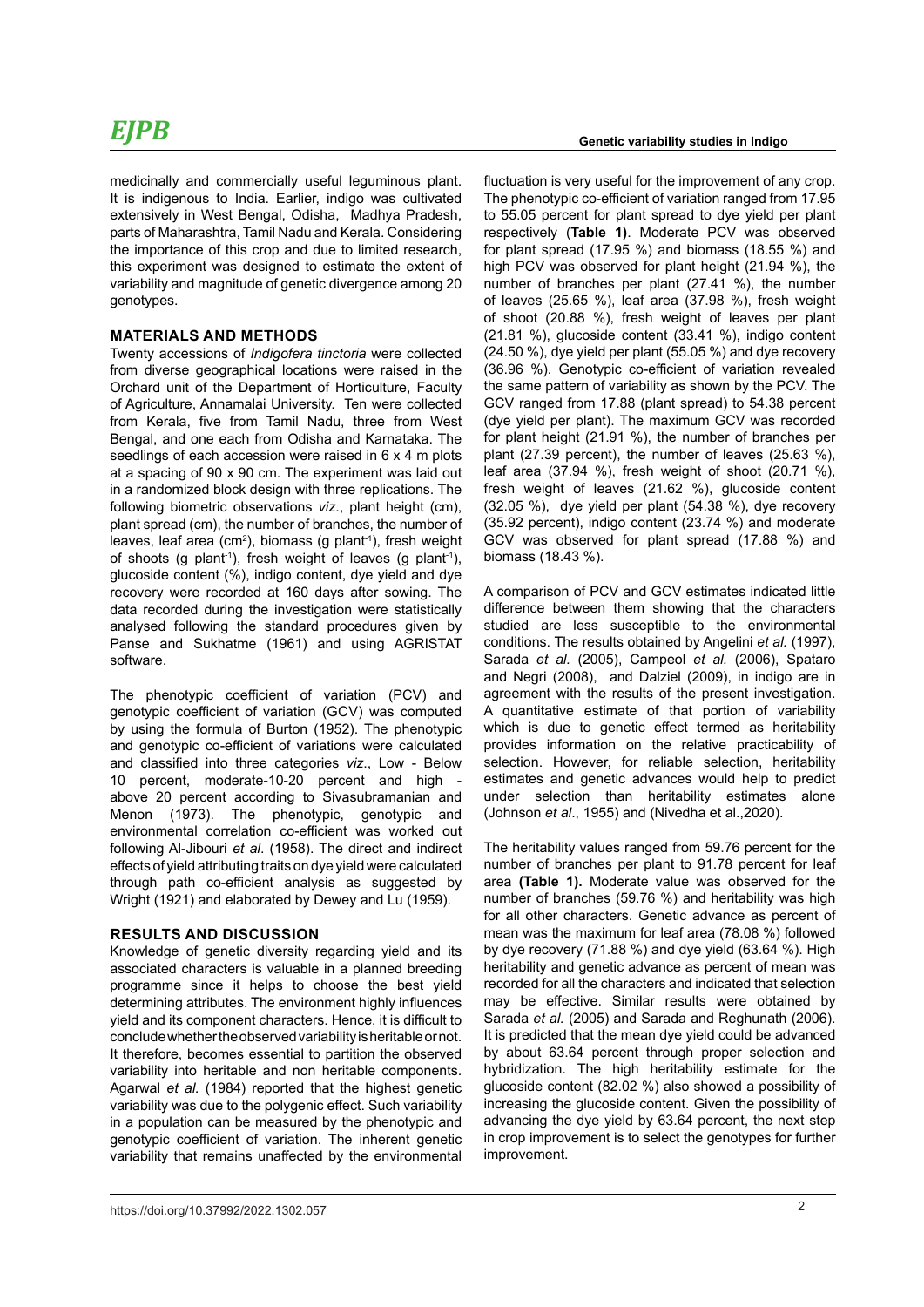| S.No.          | <b>Characters</b>                | Range          | Mean   | $PCV$ $\left(\frac{9}{6}\right)$ | GCV(%) | h <sup>2</sup><br>(%) | Genetic advance<br>as per cent of<br>mean |
|----------------|----------------------------------|----------------|--------|----------------------------------|--------|-----------------------|-------------------------------------------|
| 1              | Plant height (cm)                | 83.7-173.0     | 124.5  | 21.94                            | 21.91  | 69.77                 | 45.09                                     |
| 2              | Plant spread (cm)                | $62.4 - 124.1$ | 92.3   | 17.95                            | 17.88  | 71.26                 | 36.70                                     |
| 3              | Number of branches               | $36.9 - 93.7$  | 63.1   | 27.41                            | 27.39  | 59.76                 | 56.36                                     |
| $\overline{4}$ | Number of leaves                 | 840.1-1974.2   | 1363.7 | 25.65                            | 25.63  | 88.00                 | 52.84                                     |
| 5              | Leaf area $\rm (cm^2)$           | 6.20-23.60     | 14.24  | 37.98                            | 37.94  | 91.78                 | 78.08                                     |
| 6              | Biomass (g/Plant)                | 368.0 - 668.2  | 510.5  | 18.55                            | 18.43  | 68.63                 | 37.70                                     |
| 7              | Fresh weight of shoot (g/plant)  | 298.0 - 531.2  | 410.3  | 20.88                            | 20.71  | 78.34                 | 42.31                                     |
| 8              | Fresh weight of leaves (g/plant) | 144.6 - 282.1  | 205.4  | 21.81                            | 21.62  | 88.23                 | 44.14                                     |
| 9              | Glucoside content (%)            | $0.22 - 0.67$  | 0.43   | 33.41                            | 32.05  | 82.02                 | 63.35                                     |
| 10             | Indigo content (%)               | $0.91 - 1.85$  | 1.31   | 24.50                            | 23.74  | 83.91                 | 47.41                                     |
| 11             | Dye yield $(g/100 g)$            | $0.73 - 5.95$  | 3.04   | 55.05                            | 54.38  | 87.56                 | 63.64                                     |
| 12             | Dye recovery $(\% )$             | $0.36 - 1.12$  | 0.70   | 36.96                            | 35.92  | 84.40                 | 71.88                                     |

#### **Table 1. Magnitude of variability for various characters**

Estimates of the correlation between yield and yield component characters are presented in **Table 2**. Both at phenotypic and genotypic levels, all the traits established a positive and significant correlation with dye vield. Since yield is a complex trait which is influenced by the number of component characters, it is essential to know the importance as well as the degree of association of various traits. Efforts were made to analyze the correlationship between dye yield with other biometric traits like plant height, plant spread, the number of branches, the number of leaves, leaf area, fresh weight of leaves, fresh weight of shoot, biomass, glucoside content, dye recovery and indigo content.

The genotypic correlations were slightly higher than the phenotypic correlation coefficient in the present investigation. This is in agreement with the earlier reports by Sarada and Reghunath (2006) in indigo and Sreekala and Raghava (2003) in marigold. The character dye yield per plant was positively and significantly correlated with plant height, plant spread, the number of branches, the number of leaves, leaf area, fresh weight of leaves, fresh weight of shoot, biomass, glucoside content, dye recovery and indigo content both at genotypic as well as phenotypic levels. A positive association of these yields attributing characters with dye yield was also reported by Sarada *et al*. (2005), Sarada and Reghunath (2006) and Sreekala and Raghava (2003). Even though correlation studies indicated relationship, some characters contribute directly, while other contributes to yield indirectly. Hence, it is necessary to study the direct and indirect effects. With this caveat in mind, the data were subjected to path analysis.

The estimated residual effect was 0.2816 (**Table 3)**. The traits, dye recovery (5.1283), biomass (4.9097) and the number of leaves (1.4611) had a very high positive direct effect and the trait fresh weight of shoot (0.6303) and

fresh weight of leaves (0.1147) had a high and low direct positive effect on dye yield, respectively. The characters number of branches (-6.9740), indigo content (-2.0734) and leaf area (-1.5925) had a very high but negative direct effect on dye yield. The traits, plant height (-0.3394) and plant spread (-0.4580) had a high negative direct effect on dye yield.

Plant height had a very high positive indirect effect on dye yield *via* the number of leaves, dye recovery and biomass and also exhibited a high positive direct effect *via* fresh weight of shoot and a negligible indirect effect *via* fresh weight of leaves. While, a very high negative indirect effect was observed on dye yield *via* the number of branches, leaf area, indigo content and a high negative indirect effect through plant height and moderate and negligible influence through plant spread and glucoside content, respectively. Plant spread had a positive and very high indirect effect on dye yield per plant *via* the number of leaves, biomass and dye recovery and had a high positive indirect effect *via* fresh weight of shoot and a negligible indirect effect *via* fresh weight of leaves. While, it exerted a very high negative indirect effect on the number of branches, leaf area, indigo content and moderate negative indirect effect and a negligible negative indirect effect through plant height and glucoside content.

The number of branches had a very high direct positive influence on dye yield per plant through the number of leaves, biomass and dye recovery and high positive indirect effect and a negligible but positive indirect effect througthe h fresh weight of shoot and fresh weight of leaves, respectively. While, the characters leaf area and indigo content had a very high negative indirect effect on dye yield per plant and a high negative indirect effect *via* plant spread and moderate negative indirect effect and a negligible negative indirect effect through plant height and glucoside content.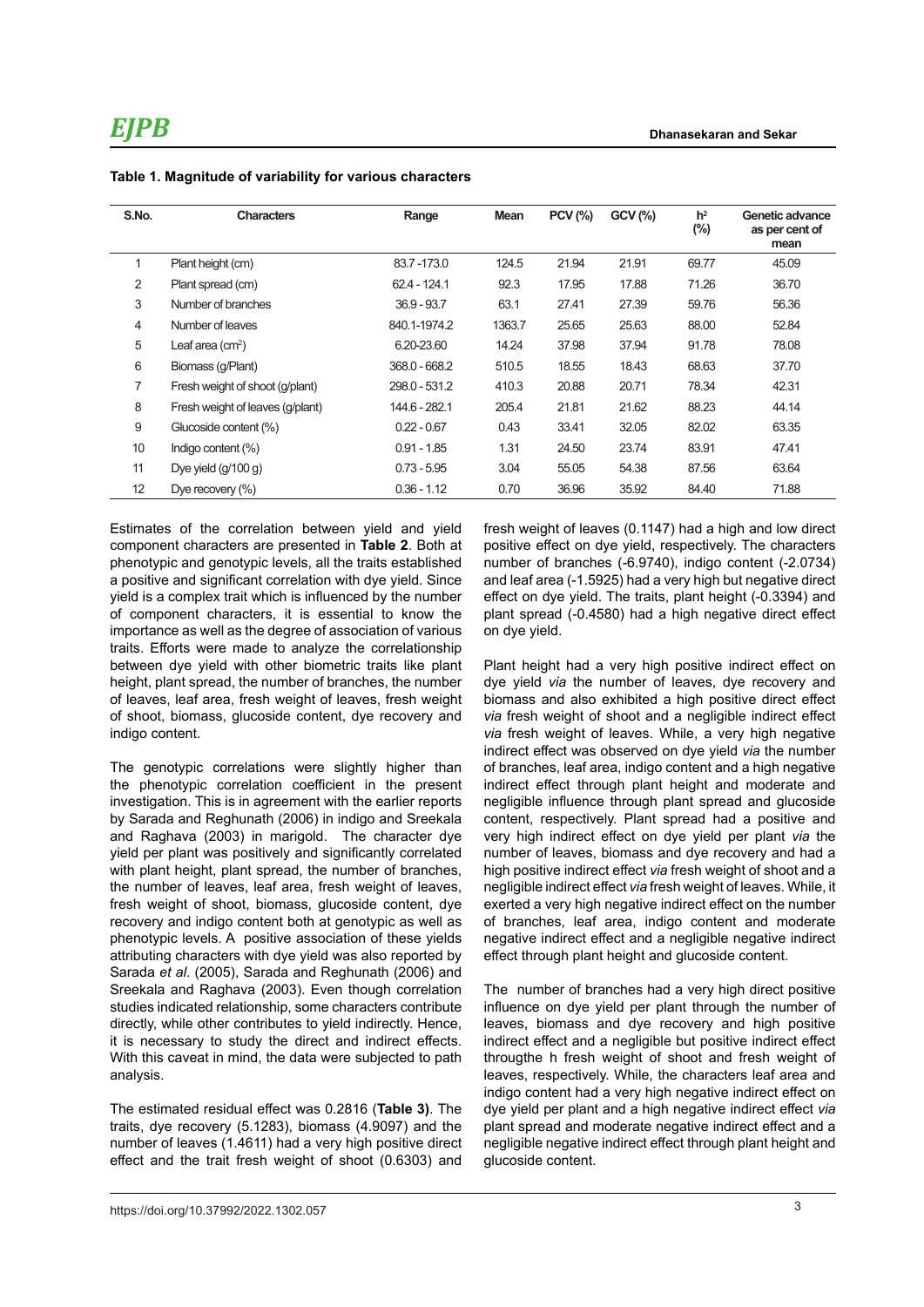## *EJPB*

| <b>Characters</b> |   | <b>Plant</b> | <b>Plant</b><br>height spread | <b>Number Number</b><br>of<br>branches leaves | of        | Leaf<br>area | Fresh<br>of<br>leaves     | weight weight<br>∩f<br>shoot |           | Fresh Biomass Glucoside | <b>Dye</b><br>content recovery content | Indigo    | Dye<br>yield |
|-------------------|---|--------------|-------------------------------|-----------------------------------------------|-----------|--------------|---------------------------|------------------------------|-----------|-------------------------|----------------------------------------|-----------|--------------|
| Plant height      | P | 1.000        | $0.598**$                     | $0.794**$                                     | $0.777**$ |              | 0.789** 0.787** 0.802**   |                              | $0.800**$ | $0.770**$               | $0.774**$                              | $0.729**$ | $0.742**$    |
|                   | G | 1.000        | $0.601**$                     | $0.796**$                                     | $0.777**$ |              | $0.791**$ 0.794** 0.727** |                              | $0.806**$ | $0.805**$               | $0.796**$                              | $0.753**$ | $0.752**$    |
| Plant spread      | P |              | 1.000                         | $0.693**$                                     | $0.713**$ |              | $0.699**0.710**0.714**$   |                              | $0.721**$ | $0.668**$               | $0.685**$                              | $0.686**$ | $0.667**$    |
|                   | G |              | 1.000                         | $0.696**$                                     | $0.715**$ |              | $0.702**$ 0.723** 0.727** |                              | $0.733**$ | $0.698**$               | $0.708**$                              | $0.707**$ | $0.679**$    |
| Number of         | P |              |                               | 1.000                                         | $0.994**$ |              | 0.982** 0.988** 0.990**   |                              | $0.991**$ | $0.929**$               | $0.965**$                              | $0.948**$ | $0.983**$    |
| branches          | G |              |                               | 1.000                                         | $0.995**$ |              | 0.984** 0.998** 0.998**   |                              | $0.998**$ | $0.967**$               | $0.995**$                              | $0.976**$ | 0.995**      |
| Number of         | P |              |                               |                                               | 1.000     |              | 0.982** 0.986** 0.988**   |                              | $0.985**$ | $0.928**$               | $0.966**$                              | $0.953**$ | $0.980**$    |
| leaves            | G |              |                               |                                               | 1.000     |              | 0.983** 0.995** 0.996**   |                              | $0.992**$ | $0.968**$               | $0.995**$                              | $0.983**$ | $0.992**$    |
| Leaf area         | P |              |                               |                                               |           | 1.000        |                           | $0.973**0.977**$             | $0.977**$ | $0.913**$               | $0.957**$                              | $0.945**$ | $0.968**$    |
|                   | G |              |                               |                                               |           | 1.000        |                           | $0.985**0.989**$             | $0.988**$ | $0.950**$               | $0.987**$                              | $0.971**$ | $0.981**$    |
| Fresh weight      | P |              |                               |                                               |           |              | 1.000                     | $0.997**$                    | $0.994**$ | $0.919**$               | $0.959**$                              | $0.935**$ | $0.978**$    |
| of leaves         | G |              |                               |                                               |           |              | 1.000                     | $0.998**$                    | $0.996**$ | $0.973**$               | 0.995**                                | $0.974**$ | $0.990**$    |
| Fresh weight      | P |              |                               |                                               |           |              |                           | 1.000                        | $0.997**$ | $0.921**$               | $0.966**$                              | $0.943**$ | $0.981**$    |
| of shoot          | G |              |                               |                                               |           |              |                           | 1.000                        | $0.997**$ | $0.975**$               | $0.965**$                              | $0.981**$ | $0.992**$    |
| <b>Biomass</b>    | P |              |                               |                                               |           |              |                           |                              | 1.000     | $0.922**$               | $0.963**$                              | $0.939**$ | $0.980**$    |
|                   | G |              |                               |                                               |           |              |                           |                              | 1.000     | $0.973**$               | $0.995**$                              | $0.976**$ | $0.991**$    |
| Glucoside         | P |              |                               |                                               |           |              |                           |                              |           | 1.000                   | $0.895**$                              | $0.897**$ | $0.900**$    |
| content           | G |              |                               |                                               |           |              |                           |                              |           | 1.000                   | $0.959**$                              | $0.957**$ | $0.949**$    |
| Dye recovery      | P |              |                               |                                               |           |              |                           |                              |           |                         | 1.000                                  | $0.930**$ | $0.958**$    |
|                   | G |              |                               |                                               |           |              |                           |                              |           |                         | 1.000                                  | $0.989**$ | $0.992**$    |
| Indigo            | Ρ |              |                               |                                               |           |              |                           |                              |           |                         |                                        | 1.000     | $0.947**$    |
| content           | G |              |                               |                                               |           |              |                           |                              |           |                         |                                        | 1.000     | $0.976**$    |

#### **Table 2. Phenotypic and genotypic correlation between various characters in Indigo genotypes**

\*\* Significant at 1 per cent level ; P - Phenotypic correlation G - Genotypic correlation

### **Table 3. Genotypic path co-efficient analysis for various characters**

| <b>Characters</b>         | <b>Plant</b>       | <b>Plant</b><br>height spread | Number Number<br>οf<br>branches leaves | οf | Leaf<br>area           | Fresh<br>weight<br>οf<br>leaves | weight<br>οf<br>shoot |        | <b>Fresh Biomass Glucoside</b> | Dye<br>content recovery content | Indigo              | Dye<br>yield |
|---------------------------|--------------------|-------------------------------|----------------------------------------|----|------------------------|---------------------------------|-----------------------|--------|--------------------------------|---------------------------------|---------------------|--------------|
| Plant height              |                    | $-0.3394 -0.2753$             | $-5.5482$                              |    | 1.1359 -1.2591         | 0.0911                          | 0.5096                | 3.9552 | $-0.0412$                      | 4.0846                          | $-1.5611$ 0.752**   |              |
| Plant spread              | $-0.2040 - 0.4580$ |                               | -4.8532                                |    | 1.0453 -1.1175 0.0829  |                                 | 0.4582                | 3.5979 | $-0.0357$                      | 3.6302                          | $-1.4669$ 0.679**   |              |
| Number of branches        | $-0.2700 - 0.3187$ |                               | $-6.9740$                              |    | 1.4535 -1.5669 0.1144  |                                 | 0.6293                | 4.8998 | $-0.0495$                      | 5.1014                          | $-2.0239$ $0.995**$ |              |
| Number of leaves          |                    |                               | $-0.2638 - 0.3276 - 6.9377$            |    | 1.4611 -1.5660 0.1141  |                                 | 0.6278                | 4.8722 | $-0.0496$                      | 5.1008                          | $-2.0388$ $0.992**$ |              |
| Leaf area                 | $-0.2683 - 0.3214$ |                               | $-6.8619$                              |    | 1.4368 - 1.5925 0.1130 |                                 | 0.6235                | 4.8499 | $-0.0486$                      | 5.0631                          | $-2.0125$ 0.981**   |              |
| Fresh weight of<br>leaves | $-0.2694 - 0.3309$ |                               | $-6.9567$                              |    | 1.4539 -1.5692 0.1147  |                                 | 0.6290                | 4.8878 | $-0.0498$                      | 5.1003                          | $-2.0192$ 0.990**   |              |
| Fresh weight of<br>shoot  | $-0.2744 - 0.3329$ |                               | $-6.9633$                              |    | 1.4552 -1.5754 0.1145  |                                 | 0.6303                | 4.899  | $-0.0499$                      | 5.1270                          | $-2.0345$ 0.992**   |              |
| <b>Biomass</b>            | $-0.2734 - 0.3356$ |                               | $-6.9600$                              |    | 1.4499 -1.5731 0.1142  |                                 | 0.6285                | 4.9097 | $-0.0498$                      | 5.1041                          | $-2.0238$ 0.991**   |              |
| Glucoside content         | $-0.2731 - 0.3195$ |                               | $-6.7468$                              |    | 1.4141 -1.5122         | 0.1116                          | 0.6143                | 4.7771 | $-0.0512$                      | 4.9189                          | $-1.9837$ 0.949**   |              |
| Dye recovery              | -0.2703 -0.3242    |                               | -6.9374                                |    | 1.4533 -1.5723 0.1141  |                                 | 0.6301                | 4.8865 | $-0.0491$                      | 5.1283                          | $-2.0508$ 0.992**   |              |
| Indigo content            | $-0.2555 - 0.3240$ |                               | $-6.8077$                              |    | 1.4367 -1.5458         | 0.1117                          | 0.6185                | 4.7924 | $-0.0490$                      | 5.0725                          | $-2.0734$ 0.976**   |              |

Residual Effect = 0.2816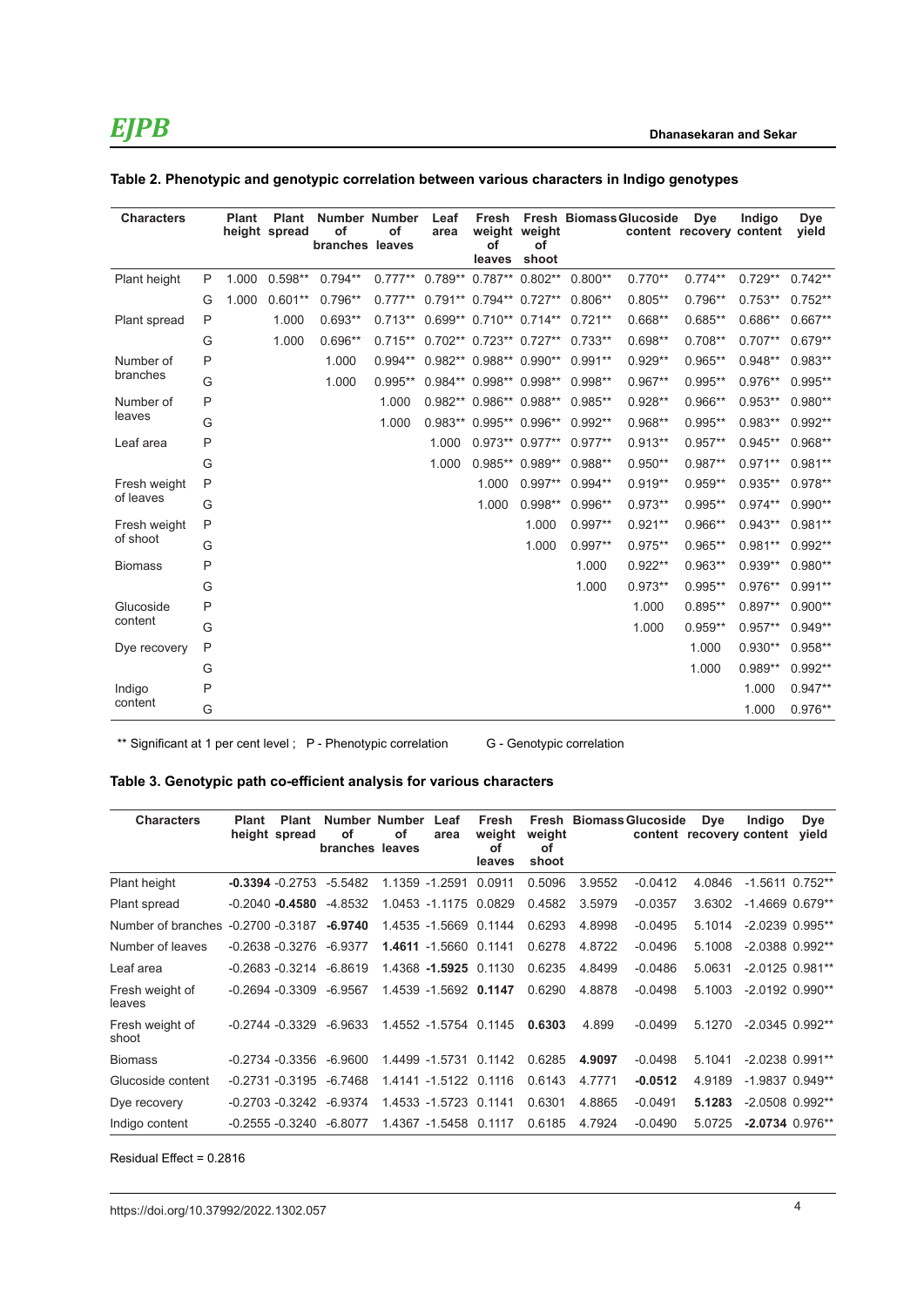# *EJPB*

The character number of leaves had a negligible but positive indirect effect on dye yield per plant *via* fresh weight of leaves and had a high indirect effect *via* fresh weight of shoot and very high positive indirect effect through biomass and dye recovery. While, it had a very high negative indirect effect on dye yield via the number of branches, leaf area and indigo content, a high negative indirect effect *via* plant spread and a moderate negative indirect effect *via* plant height and glucoside content exerted a negligible negative indirect effect on dye yield. Leaf area haa d positive very high indirect effect on dye yield per plant *via* the number of leaves, biomass and dye recovery and high and negligible indirect influence was noticed throthe ugh fresh weight of shoot and fresh weight of leaves, respectively. While, it exerted a very high but negative indirect effect on dye yield *via* the number of branches, indigo content, and a high negative indirect effect *via* plant spread and moderate and a negligible negative indirect effect through plant height and glucoside content. The character biomass showed a very high positive indirect effect on dye yield per plant the number of leaves and dye recovery, high indirect effect *via* fresh weight of shoot and lower influence through fresh weight of leaves. While, it had a negative but very high indirect effect on dye yield *via* the number of branches, leaf area, indigo content and a high negative indirect effect through plant spread and moderate and a negligible negative influence through plant height and glucoside content, respectively. Fresh weight of shoot had positive very high indirect effect on dye yield per plant *via* the number of leaves, biomass and dye recovery and low indirect influence was noticed through fresh weight of leaves. While, it exerted a very high negative indirect effect on dye yield *via* the number of branches, indigo content, leaf area and a high negative indirect effect *via* plant spread and moderate and negligible indirect negative effect through plant height and glucoside content, respectively. The character fresh weight of leaves had a negligible but positive indirect effect on dye yield per plant *via* fresh weight of leaves and had a high indirect effect *via* fresh weight of shoot and influenced highly through biomass and dye recovery. While, it had a very high negative indirect effect on dye yield *via* the number of branches, indigo content and leaf area and high indirect effect on plant spread and a moderate negative indirect effect *via* plant height and negligible influence through glucoside content.

Glucoside content had a positive and very high indirect effect on dye yield per plant *via* the number of leaves, biomass and dye recovery and had a high indirect effect via fresh weight of shoot and low indirect effect *via* fresh weight of leaves. While, it exerted a very high but negative indirect effect on the number of branches, leaf area, indigo content and a high negative indirect effect via plant spread and moderately influenced through plant spread. Dye recovery percent had a very high positive indirect effect *via* the number of leaves and biomass, and

a high indirect effect *via* fresh weight of shoot and lower influence through the fresh weight of leaves. While, it had a negative very high indirect effect on dye yield *via* the number of branches, indigo content and leaf area and high negative indirect effect on plant spread, moderate indirect effect *via* plant height and negligible influence through glucoside content.

Indigo content had a positive and very high indirect effect on dye yield per plant *via* the number of leaves, biomass and dye recovery and had a high indirect effect *via* fresh weight of shoot and lower influence through the fresh weight of leaves. While, it exerted a very high but negative indirect effect on dye yield *via* the number of branches, leaf area and a high negative indirect effect *via* plant spread and moderate and negligible indirect influence through plant height and glucoside content, respectively.

Path analysis furnishes a method of partitioning the correlation coefficients into direct and indirect effects and measures the relative importance of the causal factors involved. Among the eleven characters, which showed a significant positive association with yield, dye recovery, biomass, fresh weight of shoot, fresh weight of leaves and the number of leaves indicated a positive direct effect on dye yield. The highest positive direct effect was found in dye recovery (5.1283) and it was followed by biomass (4.9097). Thus, it is concluded that by improving the dye recovery and biomass, the potential dye yield could be increased. As biomass is a complex trait, it is revealed that the number of leaves had influenced through positive indirect effect. However, the number of leaves was indirectly correlated with plant spread (1.0453) and the number of branches (1.4535). From this analysis, it may be concluded that the ideal genotype should have a bushy habit with more number of branches and more number of larger leaves. In this context, the genotypes IT-5, IT-3 and IT-13 were identified as the top three genotypes for maximizing the yield of dye. It was observed that IT-5 recorded superior performance for the traits *viz.,* the number of branches, the number of leaves, biomass, fresh weight of shoot, fresh weight of leaves and indigo content. Based on the mean performance for dye yield and quality, IT-5 was found to be the best genotype.

#### **REFERENCES**

- Agarwal, R.C., Lal, G. and Peter, K.V. 1984. Bio-chemical analysis of earliness, pod yield, seed yield and their components on okra. *Veg. Sci.,***11**(2): 85 – 93.
- Al-Jibour, H.A., Miller, P.A. and Robinson, H.F. 1958. Genotypic and environmental variances and covariances in upland cotton crosses of interspecific origin. *Agron. J*., **50** : 633 – 636. [\[Cross Ref\]](https://doi.org/10.2134/agronj1958.00021962005000100020x)
- Angelini, L.G., Pistelli, L.I., Belloni, P., Bertoli, A. and Panconesi, S. 1997. *Rubia tinctorium* a source of natural dyes: agronomic evaluation, quantitative